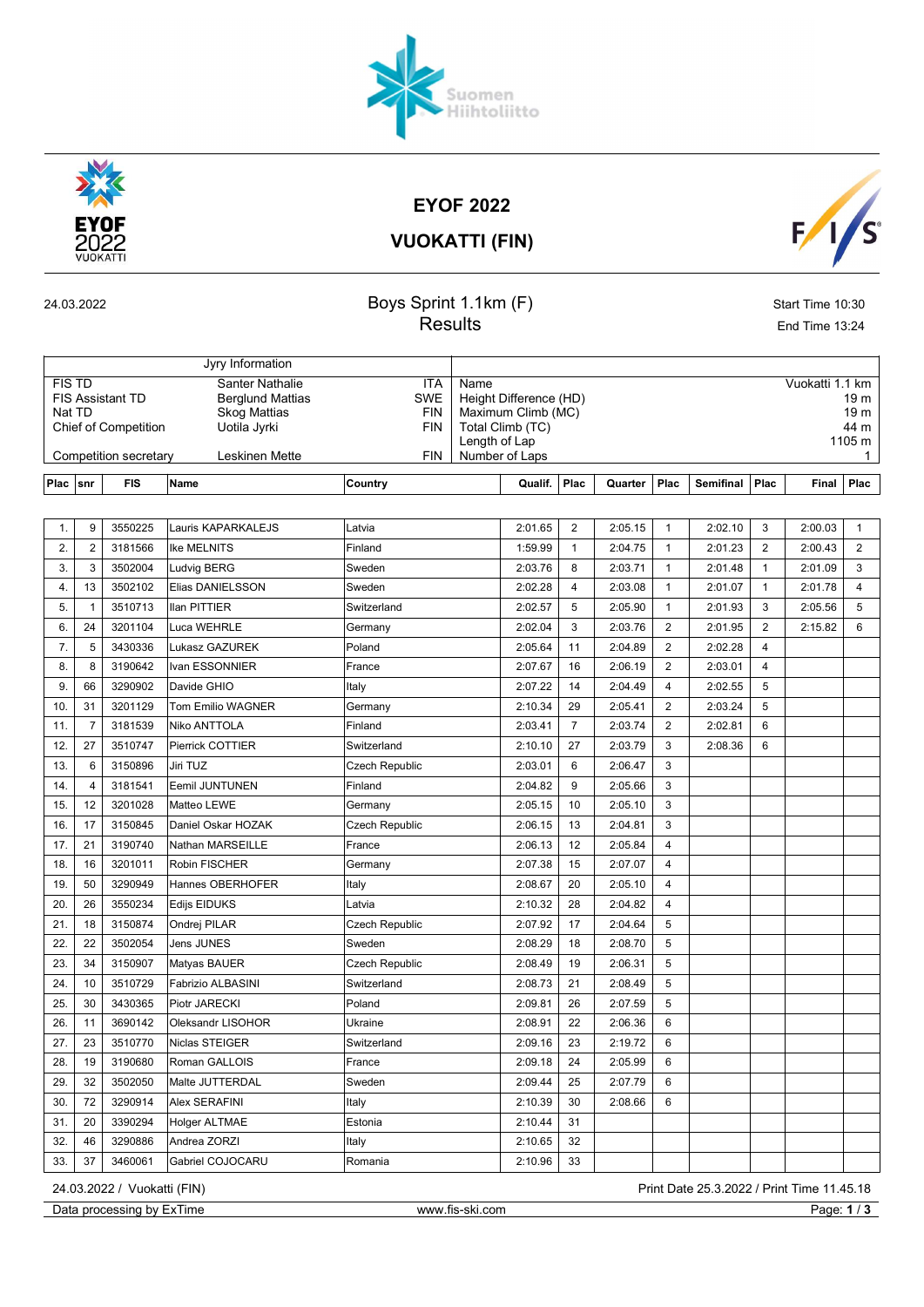# EYOF 2022

# Suomen<br>Hiihtoliitto



VUOKATTI (FIN)



## 24.03.2022 Sprint 1.1km  $(F)$  Superint 1.1km  $(F)$  Start Time 10:30 Results **End Time 13:24**

|     | <b>Bib</b><br>FIS-Code<br>Name |         |               |                            | Nation                 | FIS-Points | <b>Start Time</b> |  |  |  |  |
|-----|--------------------------------|---------|---------------|----------------------------|------------------------|------------|-------------------|--|--|--|--|
|     |                                |         |               |                            |                        |            |                   |  |  |  |  |
| 34. | 15                             | 3490344 |               | <b>Bernat SELLES GASCH</b> | Spain                  | 2:11.14    | 34                |  |  |  |  |
| 35. | 58                             | 3560189 | Ozbe MULEJ    |                            | Slovenia               | 2:11.51    | 35                |  |  |  |  |
| 36. | 45                             | 3090135 |               | Kristiyan BOZHILOV         | Bulgaria               | 2:12.06    | 36                |  |  |  |  |
| 37. | 38                             | 3520103 |               | Abdullah YILMAZ            | Turkey                 | 2:12.35    | 37                |  |  |  |  |
| 38. | 47                             | 3181636 | Niilo MAKINEN |                            | Finland                | 2:13.36    | 38                |  |  |  |  |
| 39. | 25                             | 3550253 |               | Rainers PAEGLIS            | Latvia                 | 2:13.59    | 39                |  |  |  |  |
| 40. | 29                             | 3430375 |               | Adrian KIELBASA            | Poland                 | 2:13.61    | 40                |  |  |  |  |
| 41. | 33                             | 3050391 |               | Markus HOCHFELNER          | Austria                | 2:13.64    | 41                |  |  |  |  |
| 42. | 43                             | 3310062 |               | Aleksandar GRBOVIC         | Montenegro             | 2:13.88    | 42                |  |  |  |  |
| 43. | 42                             | 3390306 |               | Olle Ilmar JAAMA           | Estonia                | 2:14.09    | 43                |  |  |  |  |
| 44. | 41                             | 3050401 |               | <b>Tobias GANNER</b>       | Austria                | 2:14.12    | 44                |  |  |  |  |
| 45. | 59                             | 3090141 |               | Mario MATIKANOV            | Bulgaria               | 2:14.16    | 45                |  |  |  |  |
| 46. | 28                             | 3690145 |               | Volodymyr AKSIUTA          | Ukraine                | 2:14.25    | 46                |  |  |  |  |
| 47. | 35                             | 3190733 |               | <b>Constant MISSILLIER</b> | France                 | 2:14.39    | 47                |  |  |  |  |
| 48. | 55                             | 3560177 | Nejc STERN    |                            | Slovenia               | 2:14.97    | 48                |  |  |  |  |
| 49. | 67                             | 3460065 |               | Petrica Florin IFTIMIE     | Romania                | 2:15.00    | 49                |  |  |  |  |
| 50. | 40                             | 3380062 | Petar PERUSIC |                            | Croatia                | 2:15.21    | 50                |  |  |  |  |
| 51. | 63                             | 3050387 | Kilian KEHRER |                            | Austria                | 2:17.06    | 51                |  |  |  |  |
| 52. | 39                             | 3710062 | Milos STEVIC  |                            | Bosnia and Herzegovina | 2:17.50    | 52                |  |  |  |  |
| 53. | 49                             | 3690149 |               | Dmytro ROMANCHENKO         | Ukraine                | 2:18.16    | 53                |  |  |  |  |
| 54. | 53                             | 3560190 | Andor PECEK   |                            | Slovenia               | 2:18.86    | 54                |  |  |  |  |
| 55. | 56                             | 3020009 | Quim GRIOCHE  |                            | Andorra                | 2:18.93    | 55                |  |  |  |  |
| 56. | 70                             | 3520105 | Cumali DOGAN  |                            | Turkey                 | 2:19.10    | 57                |  |  |  |  |
| 57. | 75                             | 3550272 |               | <b>Gustavs Marts STANA</b> | Latvia                 | 2:19.10    | 56                |  |  |  |  |
| 58. | 52                             | 3690144 | Oleksii KYRYK |                            | Ukraine                | 2:19.32    | 58                |  |  |  |  |
| 59. | 64                             | 3520104 |               | Oguzhan AYYILDIZ           | Turkey                 | 2:19.59    | 59                |  |  |  |  |
| 60. | 51                             | 3700133 | Matej HORNIAK |                            | Slovakia               | 2:20.63    | 60                |  |  |  |  |
| 61. | 57                             | 3780096 |               | Ernest TRETJAKOV           | Lithuania              | 2:21.63    | 61                |  |  |  |  |
| 62. | 61                             | 3700121 | Marko HAVRAN  |                            | Slovakia               | 2:22.45    | 62                |  |  |  |  |
| 63. | 65                             | 3560201 |               | Matevz MARINKO             | Slovenia               | 2:22.79    | 63                |  |  |  |  |
| 64. | 74                             | 3520111 |               | Muhammed Sait SOYAK        | Turkey                 | 2:24.94    | 64                |  |  |  |  |
| 65. | 62                             | 3390302 |               | Ron-Antero BORISSOV        | Estonia                | 2:26.48    | 65                |  |  |  |  |
| 66. | 69                             | 3740111 |               | Spartak VOSKANYAN          | Armenia                | 2:26.60    | 66                |  |  |  |  |
| 67. | 68                             | 3170076 | Eske ROENNAU  |                            | Denmark                | 2:29.48    | 67                |  |  |  |  |
| 68. | 54                             | 3430379 | Emil KOPER    |                            | Poland                 | 2:30.06    | 68                |  |  |  |  |
| 69. | 71                             | 3170080 | Asbjorn BOYE  |                            | Denmark                | 2:30.07    | 69                |  |  |  |  |
| 70. | 73                             | 3780098 |               | Kasparas MISIUNAS          | Lithuania              | 2:32.70    | 70                |  |  |  |  |
| 71. | 36                             | 3250066 |               | Einar Arni GISLASON        | Iceland                | 2:36.44    | 71                |  |  |  |  |
| 72. | 48                             | 3250068 |               | Sveinbjorn Orri HEIMISSON  | Iceland                | 2:36.52    | 72                |  |  |  |  |

Data processing by ExTime www.fis-ski.com Page: 2 / 3

24.03.2022 / Vuokatti (FIN) Print Date 25.3.2022 / Print Time 11.45.20